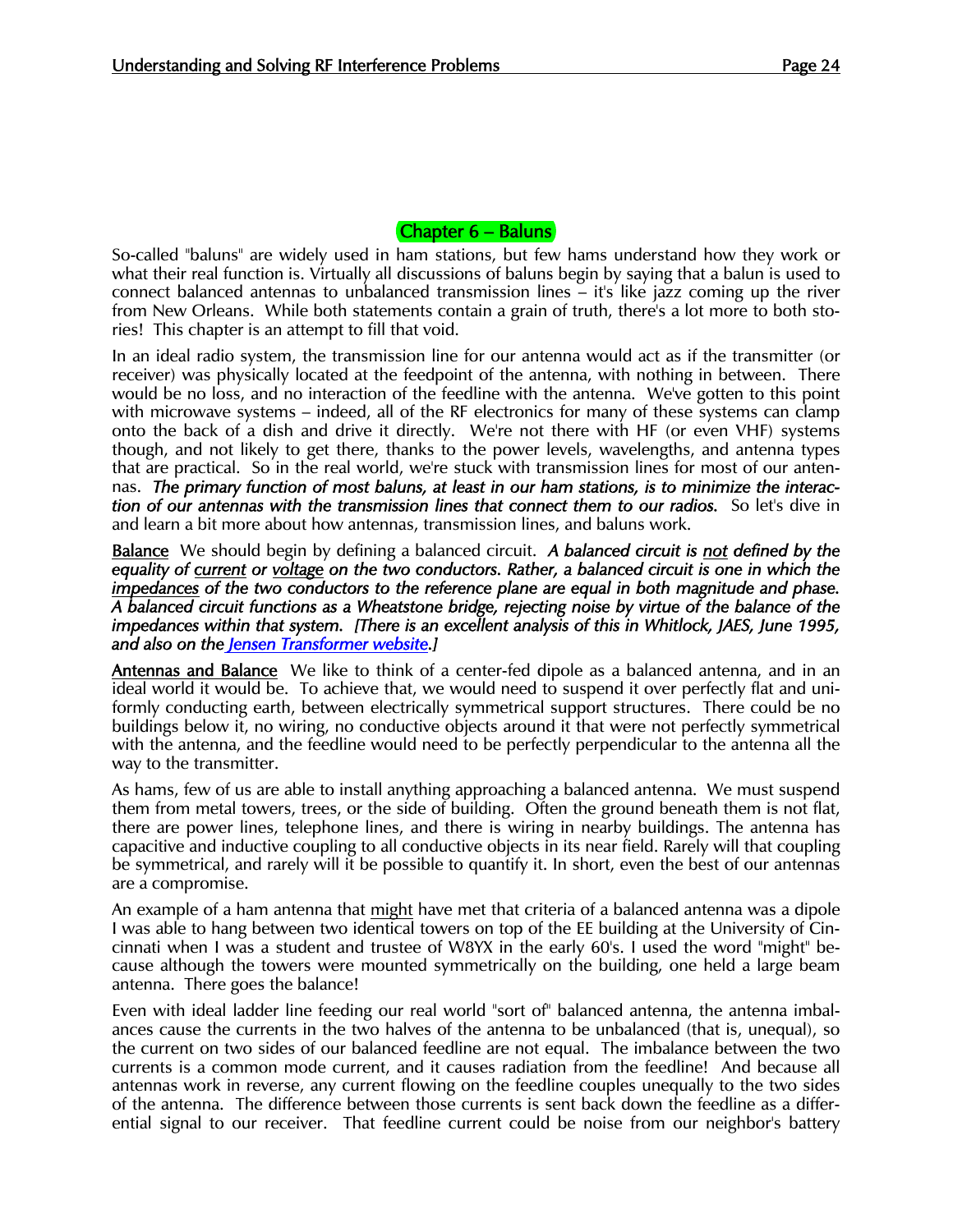charger, or a station coming from a direction we thought our beam antenna was rejecting.

Coaxial Feedlines and Balance A coaxial feedline can add to the imbalance that already exists in our real world antenna. Because it is the most obvious of the imbalances (although not necessarily the dominant one) it is the one that we pay the most attention to. The way we pay attention to it is by adding a lump at the feedpoint that the guy at the ham radio store tells us is a balun. It's all nicely glued into a weatherproof housing that we can't take apart without destroying it, and the data sheet tells us nothing more than how wonderful it is. So now we're back where we started, asking "*What is a balun?*" And while we're at it, perhaps we should ask how it works.

Types of Baluns There are three fundamental types of baluns, and several variations within each type. The three types are very different electrically, and they interact differently with the imbalances of both the feedline and the antenna.

Voltage Baluns A "voltage" balun is essentially a transformer, most often with a primary and one or more secondary windings on a ferrite core. The Ruthroff baluns described by the late Jerry Sevick, W2FMI, and Doug DeMaw, W1FB, and the W2AU balun sold by Unadilla, are transformers (that is, "voltage" baluns) that use ferrites as a core to carry the flux between windings.

Transmission Line Balun A balun can also take the form of a half-wavelength of transmission line (Fig 32). In the most common configuration, the center conductor of a 50 ohm line is connected directly to one side of a 100 ohm antenna and also to a half-wavelength of the same line, which in turn drives the other half of the antenna. The two sides of the antenna are thus driven in parallel, but 180 degrees out of phase with each other (but only at the frequency for which the transformer (the extra length of line) is one-half wavelength. As we move away from that frequency, the phase shift will be a bit more or a bit less. The antenna still works, but the balance degrades a bit. The anti-material can consider the set are set as Fig 32 – A Half-Wave Balun



Current Baluns First published by Guanella and pioneered by Sevick, Joe Riesert (W1JR), and Walt Maxwell (W2DU), current baluns are actually common mode chokes applied to a feedline. Current baluns see only the common mode field. When wound with coax, this is true because all of the magnetic field associated with common mode current is outside the line, while all of the field associated with the transport of power from the transmitter to the antenna is inside the coax. When wound with parallel wires, the core sees the sum of flux from currents of opposite polarity; the differential components cancel, leaving only the common mode flux (due to the imbalance in the system). Current baluns work by adding a high impedance in series with the common mode impedance of the line, thus reducing the common mode current to a very small value – if no common mode current is allowed to flow on the transmission line, the current on the left half of the antenna must be equal to the current on the right half of the antenna, simply because there is no other path for current. There are three fundamental types of current baluns.

- Solenoid Balun The coaxial line is wound into a coil at the antenna. The choking impedance is the inductance of the coil. Reisert describes several designs for solenoid baluns (see Appendix 4), and the ARRL Handbook includes several designs for solenoid baluns.
- Inductive Ferrite Choke Balun The line is wound around a toroidal ferrite core that has low loss at the frequency where the balun is used, so all (or nearly all) of the impedance is inductive. The line may be coax or it may be bifilar (parallel wires). Reisert's toroidal baluns are wound on a material like #61 that has low losses at HF (Fig 12, Fig 33). [Reisert also introduced the concept of a crossover winding style, whereby half of the choke was wound in one direction around the toroid, then crossed 180 degrees to the other side of the toroid and wound in the opposing direction. Sevick noted that he was unable to measure any effect of this technique. My measurements confirm Sevick's results.]
- Lossy Ferrite Choke Balun Maxwell introduced the concept of passing a coaxial line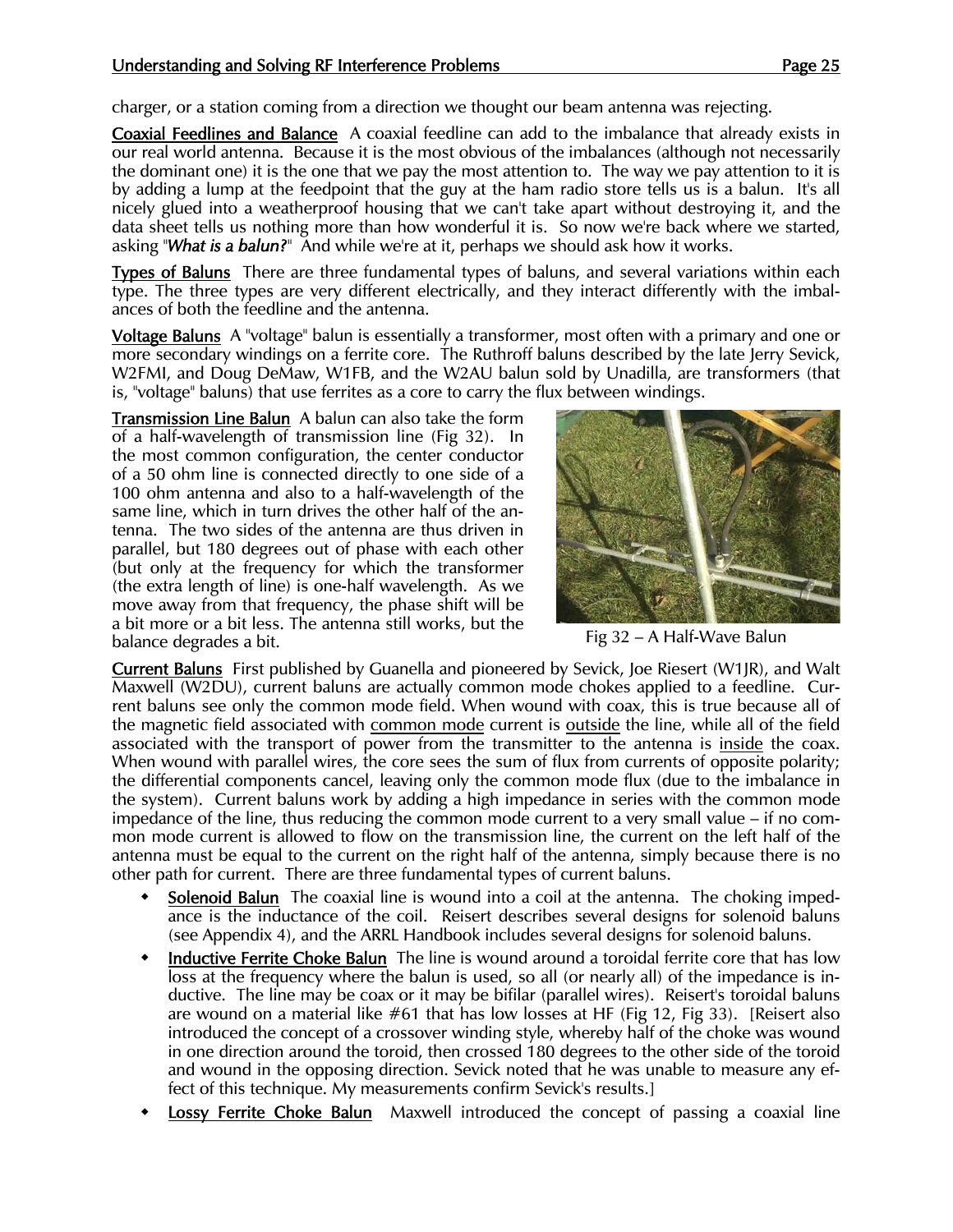through a string of <u>lossy</u> ferrite cores to form a common mode choke, a design which has come to be known as the W2DU balun. Maxwell's design consists of 50 Fair-Rite 2673002402 beads, 0.19" long and just big enough to fit over RG-303 coax (Fig 34). One of his experimental models used 300 beads, and measured 4500 +j3800 ohms at 4 MHz. Notice that his choke is resonant at about 8.5 MHz because that is where his #73 beads are resonant. A W2DU balun will be most effective on 40M, 30M, and 20M.



Others have proposed variations of the W2DU balun without realizing the importance of resistance. Fig 35 is computed data for straight uncoiled "string of bead" choke baluns using 1.125" long #31 beads. As with all bead baluns, the impedance of a straight balun is approximately equal to the impedance of one bead multiplied by the number of beads in the string. The W0IYH balun uses 100  $\#$ 43 beads, 0.562" long, 0.25" i.d. The resonance of these beads (and thus the balun) is around 150 MHz, so these baluns are strongly inductive on the HF bands! K3LR has measured them. His results suggest considerable stray capacitance, which in turn suggests either measurement error (stray capacitance is a common measurement error) or that his string of beads may be coiled (increasing stray C, lowering  $F_{RES}$ , and improving performance).





Advantages of Current Baluns<sup></sup> Maxwell seems to have been the first to realize that with a current balun, loss in the ferrite is not a bad thing if you have enough of it! (We'll discuss this in detail a little later). Maxwell, and Roy Lewallen (W7EL) showed that a current balun has some important advantages over a voltage balun, and that the advantages are so great that only current baluns should be used in most ham radio applications. [Walt Maxwell, *"Some Aspects of the Balun Problem,"* QST March 1983, http://w2du.com/r2ch21.pdf ] [Roy Lewallen, W7EL, *"Baluns: What They Do and How They Do It,"* http://www.eznec.com/Amateur/Articles/Baluns.pdf ] The ARRL Antenna Compendium Vol 1] Let's look at those advantages.

- Because the core sees only the common mode flux, a much smaller ferrite core is needed to handle high power without saturation.
- If the common mode impedance is high enough, common mode current can be forced to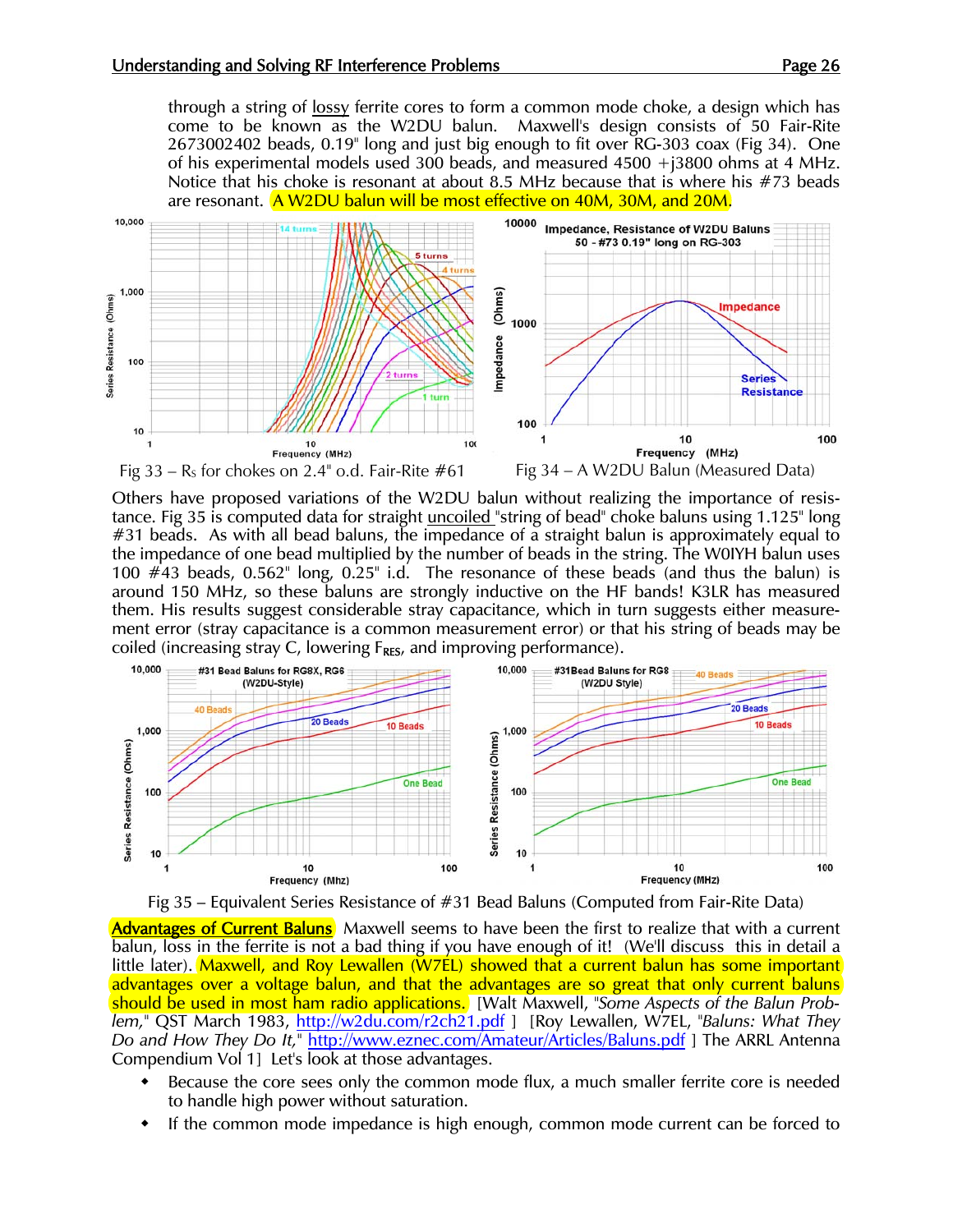near zero, which in turn forces near ideal balance.

Disadvantages of "String of Bead" Baluns The common mode (choking) impedance is the impedance of one bead multiplied by the number of beads. As a result,

- 1) We are stuck with the resonant frequency of the bead used in the string. If the bead is inductive, the choke will be inductive, and nearly all commonly available beads are inductive in the HF spectrum. The exception is Fair-Rite #73 (see Fig 34), and the largest cable that fits through the largest #73 bead is RG-303.
- 2) As Figs 34 and 35 show, it takes a very large number of beads to achieve even modest choking impedance. The usual compromise is using too few beads, which results in insufficient choking impedance. The resulting common mode current can overheat the balun, often to the point of failure, and couple RX noise.
- 3) This is a very inefficient use of the ferrite material.

Disadvantages of Voltage Baluns The ferrite core of a transformer balun (the Ruthroff "voltage balun") sees all of the transmitted power, so it is easily overheated and saturated by high power. Because voltage baluns are carrying the entire transmitted signal, they should not be allowed to saturate, because that would create both harmonic distortion and intermodulation distortion. You will be quite unpopular on the ham bands if you do either, and you will be quite likely to do so if you run high power through a voltage balun unless it is a very large one. *This leads to the first two big negatives for voltage baluns – they must be large to handle power, and they can generate both harmonics and splatter if they are overloaded*.

Related to these negatives are two important design constraints – *the cores of voltage baluns must have relatively low loss, and they need fairly high permeability to support the flux needed to carry the power. This limits them to a material like Fair-Rite #61 or #67.* And yet another negative for voltage baluns – any loss component in the ferrite core reduces the quality of the balance that the balun is providing, and real ferrites have losses. *The result is that voltage baluns don't do a very good job of providing balance either!* 

When used in a transformer (voltage) balun, or in a choke wound with parallel wire line, a core with high losses (#31, #43, #73, #77, #78) will convert much of the transmitter power into heat. The result are 1) high losses (that is, several dB of the transmitter output is lost in the balun); 2) balun performance may degrade due to heating; 3) the balun may overheat; 4) the balun (or the line) may fail due to overheating (that is, the line may melt and either deform or short, the ferrite may crack).

Although voltage baluns are still sold and advocated in articles about ham building projects by authors who don't know any better, most authorities believe that they cause more problems than they solve, and should be avoided when there are other good options. This author strongly concurs. There is a far better way to transform impedances using ferrite cores. See *Impedance Transformation with Current Chokes* later in this chapter.

Lossy Toroidal Coaxial Chokes Winding multiple turns of a coaxial feedline through one or more lossy toroidal cores is simply another (and usually better) way to construct a W2DU balun. It is better because 1) *it makes much more efficient use of the ferrite* than a string of beads; and because 2) *it is easy to achieve much higher choking impedances in a very practical form and at reasonable cost* than with any other form of balun; and because 3) *a high level of performance can be obtained over a wide frequency range with a single part*. Conceptually, lossy toroidal coaxial chokes are no different from W2DU's original design, they have all of the advantages of other current baluns, and they can provide much better performance over greater bandwidth.

Disadvantages of the Reisert Toroidal Balun Because the design uses a low loss (high Q) material, the choke has a very high impedance only in the narrow range of frequencies to which it is tuned – roughly one-half octave. Below that range it is inductive with very low loss, and above that range it is capacitive, with loss that increases with frequency. It takes a lot of turns around a lot of cores to achieve acceptable performance on the lower HF bands, and a given choke is likely to be a good performer on only one ham band. Significantly better performance over a much wider frequency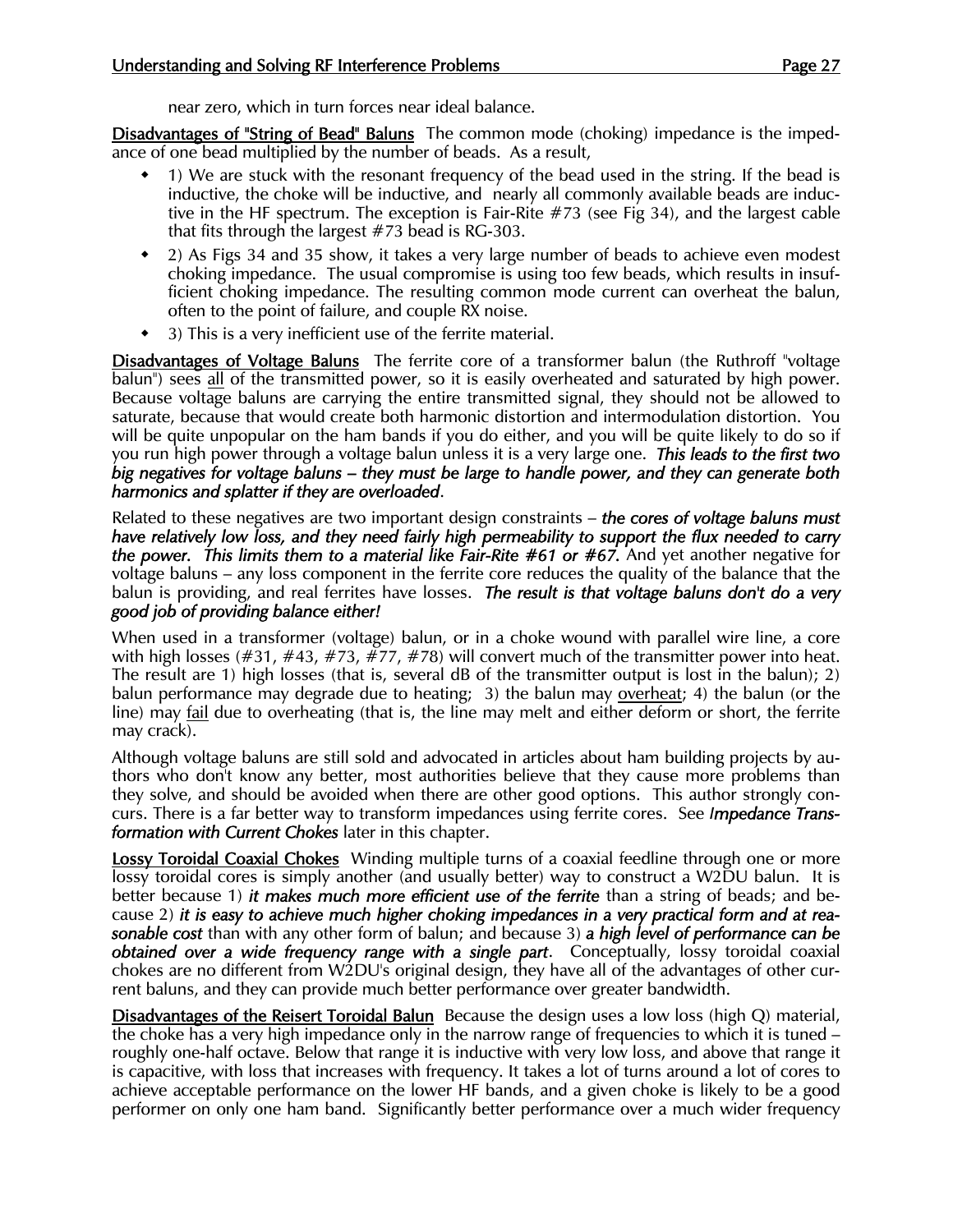range can be achieved with lossy toroids. This has major implications when the objective is reducing receive noise coupled from the transmission line to the antenna – the lossy toroid choke is capable of significantly more suppression and significantly greater bandwidth.

Advantages and Disadvantages of the Solenoid Balun The principle advantage of solenoid chokes is their simplicity. Losses and dissipation are inconsequential. Solenoid baluns (coiled up coax) must be relatively large if they are to provide even relatively moderately high choking impedance (typically 500 – 1,500 ohms), and are only practical on the upper HF bands.

Using Common Mode Chokes As Baluns Maxwell taught us to use a common mode choke at the feedpoint of an antenna to minimize interaction of the feedline with the antenna – that is, to decouple the feedline from the antenna. This choke ("current balun") works by inserting a high common mode impedance in series with the feedline, ideally as close to the feedpoint as possible. The obvious question is, how much impedance is enough? There are (at least) four criteria.

**Dissipation** The choking impedance must be high enough to reduce common mode current to the level such that the choke cannot overheat and damage the core or the coax.

**Pattern Distortion** We would like the choking impedance to be high enough so that feedline current does not distort the pattern of the antenna.

Noise Coupling The choking impedance should be high enough that any noise current that may be received on the feedline behaving as an antenna cannot flow onto the intentional antenna.

**RFI Prevention** The choking impedance should be high enough that the feedline does not radiate transmitter current near susceptible equipment in your home (or a neighbor's).

How Much is Enough? Traditionally, "choke baluns" have been built around the assumption that a choking impedance on the order of 500  $\Omega$  was enough. Maxwell considered 1,000  $\Omega$  sufficient to eliminate pattern distortion, and considered his bead balun design sufficient to handle maximum legal power, although others have debated that assertion. In a self-published applications note, Chuck Counselman, W1HIS, suggested that a choking impedance of 5,000  $\Omega$  as a more suitable target value to optimize noise suppression. My work and experience prove him correct.

The Dissipation Question is one of the most important, yet can be tricky to get a good handle on. For a simple common mode choke in a pure 50 ohm system, it's simple – worst case puts the full transmitter voltage across the choke under the condition of infinite imbalance, so the power is simply E2/R. For a 1.5kW CW or SSB transmitter, the PEP voltage is 275 volts, but heat is produced by the average voltage, and the average voltage, even with heavy compression is at least 6dB less (one half, 138 volts). 275 volts (keydown) will burn 15 watts in a choke that is 5,000 ohms resistive, which is our design criteria. But once we start talking or sending CW, the average power drops by 6dB (one quarter) to less than 4 watts! Key-down modes like AM, FM, and RTTY will still burn 15 watts, but most transmitters and amplifiers must be de-rated by 2-3dB for keydown modes. If the duty cycle is 66% (continuous contest CQ'ing with few answers), we'd be hitting the choke with about 10 watts key-down and 2.5 watts for CW and SSB.

The analysis above is for a 50 ohm system. What if the choke is on the output side of an antenna tuner (for example, up in the air at the feedpoint, or somewhere along the line) and the tuner is stepping up the impedance to match a higher impedance load? An impedance step-up of 4:1 doubles the voltage, which increases dissipation by 6dB, so our worst case CW or SSB dissipation is back to 10 watts. Increase the impedance to 400 ohms and CW/SSB dissipation rises to 14 watts. And all of this analysis is for an antenna that very badly unbalanced!

Can a choke that provides 5,000 ohms choking impedance dissipate this much power? First, virtually heating shows up primarily in the conductor(s), not in the core. Any choke wound according to our 5,000 ohm design criteria can handle 4 watts, even in an enclosure with no air circulation. 15 watts is no problem if the choke is exposed to air, and may work in an enclosure. 60 watts (keydown modes, full legal power) is likely to overheat a single core choke, but unlikely to cause problems with a big multi-core choke. It all depends on the choke we use. As we'll learn later on, we'll need 5 turns of RG8 through five  $2.4^{\circ}$  o.d. #31 toroids to achieve 5,000 ohms R<sub>S</sub> on 160, 80 meters, and 40 meters. We'll also learn about some bifilar chokes that can get us there.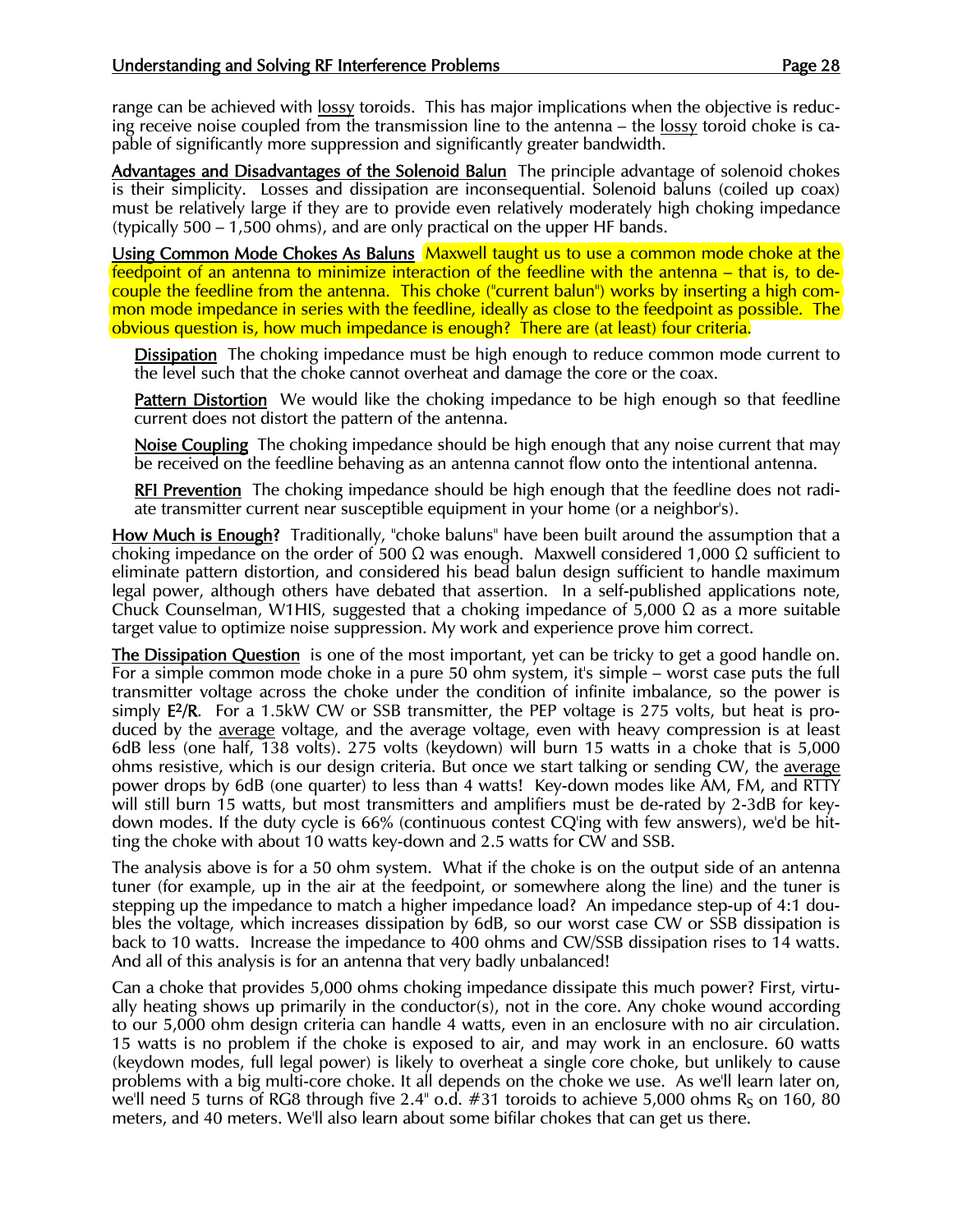Seven turns of RG8 will easily fit without a connector, four turns with a connector, so these are very practical chokes! Temperature rise is further minimized by leaving cores exposed to air flow (Fig 36 and 37). And remember, this is an extreme worst case set of operating conditions! [All cores look alike – the orange tape on these cores tells me these are mix #31.]



Fig 36 – Coaxial Chokes Wound to Minimize L and C Fig  $37 - A$  Bifilar Choke



How Chokes Fail *Common mode chokes subjected to high power fail when they are underdesigned (that is, they have insufficient choking resistance),* and when they are mistreated (that is, when they are in line with an antenna that is badly unbalanced and run at high power levels). Using the analysis of Fig 36, it is easy to see how a choke that provides only 500 ohms choking impedance might easily overheat in this worst case condition.

**Weight:** A 2.4" o.d.  $\#31$  toroid weighs about 4 oz, and we need less than 8 ft of coax for five turns, so a five core choke on RG8 will add just about 4 lb to the weight of the antenna. The "Big Clamp-On" in Fig 5, data in Fig 39, can also be used for coaxial chokes; it weighs 11 oz, and is equivalent to three or four toroids. Can we use smaller coax? Probably, especially if our antennas are always reasonably well behaved. The failures mostly come when they are not. W8JI reports that he often feeds high dipoles for 160 and 80 with RG6 to reduce weight, thus reducing sag and the strain on support lines, and that a good RG6 will handle full legal power. My "workhorse" 160/80/40 dipole, fed with 150 ft of RG59B that I bought from "The Wireman" several years ago, worked fine with the full output of my Titan amp, even with a mismatch on the line that approached 2.5:1 during SSB contests. I've since replaced it with RG11 to reduce loss.

Choking Impedance and Noise Suppression Once we've satisfied the dissipation criteria, the ability of the common mode choke to suppress noise comes into play. The mechanism is simple. Any RF noise around your antenna will induce RF current on your feedline (and onto your antenna). When current flows on your antenna, you hear it in the receiver. The choke suppresses noise by adding a high resistance to common mode current between the feedline and your antenna, which in turn prevents it from showing up at the feedpoint and being sent back down the line to your receiver. For good noise suppression, the series choking impedance should be as high as possible. Again, 5,000 ohms is a good target value, and more could be better.

How Much Noise Reduction? Noise coupled from the feedline to the antenna will be reduced by 20 log  $(I_2/I_1)$ dB, where  $I_2$  and  $I_1$  are the common mode noise current with and without the choke. Once you've added enough choking impedance that the common mode current is dominated by that impedance, the noise reduction is 20 log  $(Z_1/Z_2)$ dB, where  $Z_2$  and  $Z_1$  are the common mode impedance with and without the choke. In other words, you get 6 dB of noise reduction for each halving of the current or doubling of the series impedance. This simple math explains why a 5K ohm choke is better than a 1K ohm choke!

Choking Impedance and RFI Prevention Again, a higher value of choking impedance is better. If the choking impedance is high enough to satisfy dissipation requirements, it's likely to be enough to prevent RFI in your home.

When should you use a "string of beads" choke, and when is a toroid choke better? The answer lies in factors like size, cost, and weight needed to achieve sufficient choking resistance. Both will work quite well – if enough core material and turns are used to provide enough choking imped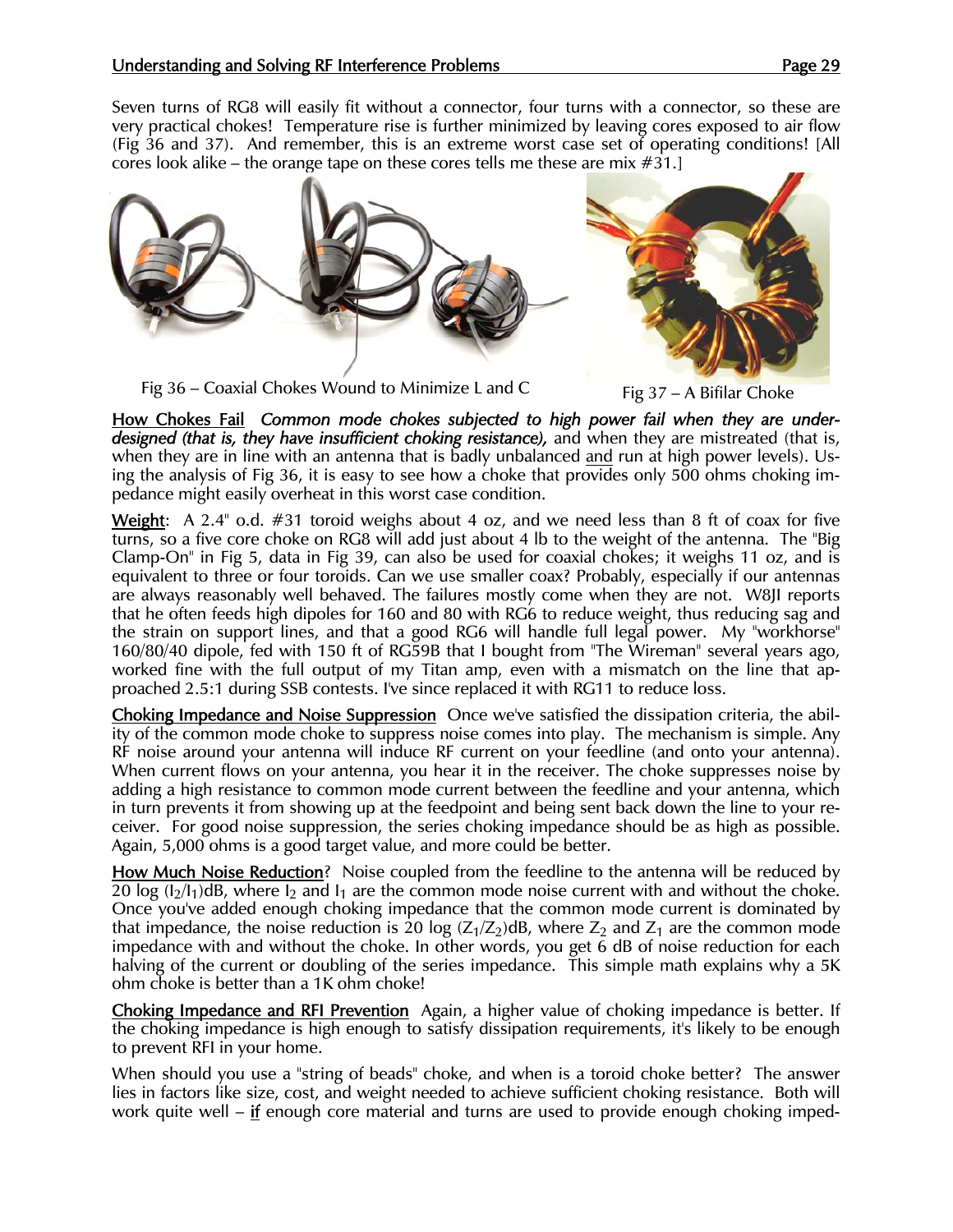ance. *A multi-turn choke on the right toroid is a far more efficient use of ferrite material, because impedance is multiplied by the square of the turns ratio, so a multi-turn toroidal choke is the clear* winner below 30MHz. (See Table One in Chapter 7 for a cost and weight vs. benefits analysis.)

When are "string of beads" chokes OK? Many rules are made to be broken. A few years ago, K3LR asked me if it was OK to form a W0IYH string of beads using clamp-ons on his 10M antennas, where the feedlines had been carefully phased for stacking, and modifying their length to add multi-turn chokes wasn't practical. Fig 35 shows that the answer is yes – if enough beads are used to provide sufficient resistance that even if the feedline resonates with their inductance, the resistance still kills the common mode current. Fig 35 also shows that a relatively small "string of beads" can be quite effective on 6M and 2M. Fig 35 is computed for beads that are 0.562 inches long. Roughly half that number of 1.125-inch beads will provide equivalent performance.

Temperature Characteristics At HF, especially below 25 MHz, the #31 material is a bit less subject to thermal runaway than #43 and #73 materials. (See Fig 25 and the associated discussion.)

Impedance Transformation with Current Chokes Very good impedance transformation can be achieved by wiring good common mode chokes in series-parallel configurations. Examples are the high power "baluns" sold by DX Engineering to match 200 ohm, 300 ohm, and 450 ohm line to 50 ohm coax. The chokes are wired in parallel on the low impedance side and in series on the high impedance side. Fig 38 shows a 4:1 version of this design. The primary design considerations are that 1) the common mode impedance of each choke must be large Fig 38 – Current Choke (Guanella) Transformer



enough that they do not short each other out or dissipate significant power; and 2) the common mode impedances of the chokes must reasonably matched each other. Two such chokes in series/parallel provides a 4:1 impedance transformation, three chokes provides a 9:1 transformation. The high power baluns manufactured by DX Engineering are Guanella "current" baluns.

You can easily wind your own for a fraction of the cost following my guidelines for coaxial chokes on  $#31$  or  $#43$  cores, or with bifilar windings on those cores using the measured data in Appendix One as a guide. Putting them in an box, however, is not so easy. There will be stray capacitance between the chokes, and between the chokes and a conductive enclosure. With a non-conductive enclosure, there can be capacitance to metal around the enclosure. This capacitance adds to what is already there, so it can detune the chokes, lowering their resonant frequencies, and it can degrade system balance. In other words, building 1:4 and 1:9 chokes isn't as easy as it looks.

Dissipation W8JI, designer of the DX Engineering baluns, notes that connecting either terminal (or even a center tap) of the high impedance side to ground can cause the entire transmitter voltage to appear across one of the chokes. Tom's analysis is solid to the extent that it describes "worst case" conditions, but it misses the fact that the so-called "grounds" are usually thousands of ohms apart. It also assumes key-down conditions. But he is entirely correct that if you're going to ground one high impedance terminal of a 4:1 or 9:1 choke balun at the balun, you'll need a very high value of choking impedance to avoid dissipation problems when transmitting key-down modes at 1.5kW.

The same dissipation analysis we used for the simple common mode choke (page 28) applies to a choke that is part of a 1:4 current balun used according to its design criteria – connecting a 50 ohm source and a 200 ohm load, and with neither conductor of the 200 ohm side grounded. Sevick analyzes this choke with no ground on the 200 ohm side, and assumes half of the output voltage is across each choke. W8JI assumes a zero-impedance grounded center-tap, which places the full transmitter voltage across one choke, but no voltage across the other. The real world is somewhere between these two simplistic analyses, and every system will be different. What if the choke is used at the output of an antenna tuner that steps up the impedance to match 400 ohms? That worst case math increases the voltage by 3dB, which increases the dissipation in the choke by 3dB, so we have 7.5 watts in the choke for CW or SSB, 30 watts for AM, RTTY, or FM. In a 9:1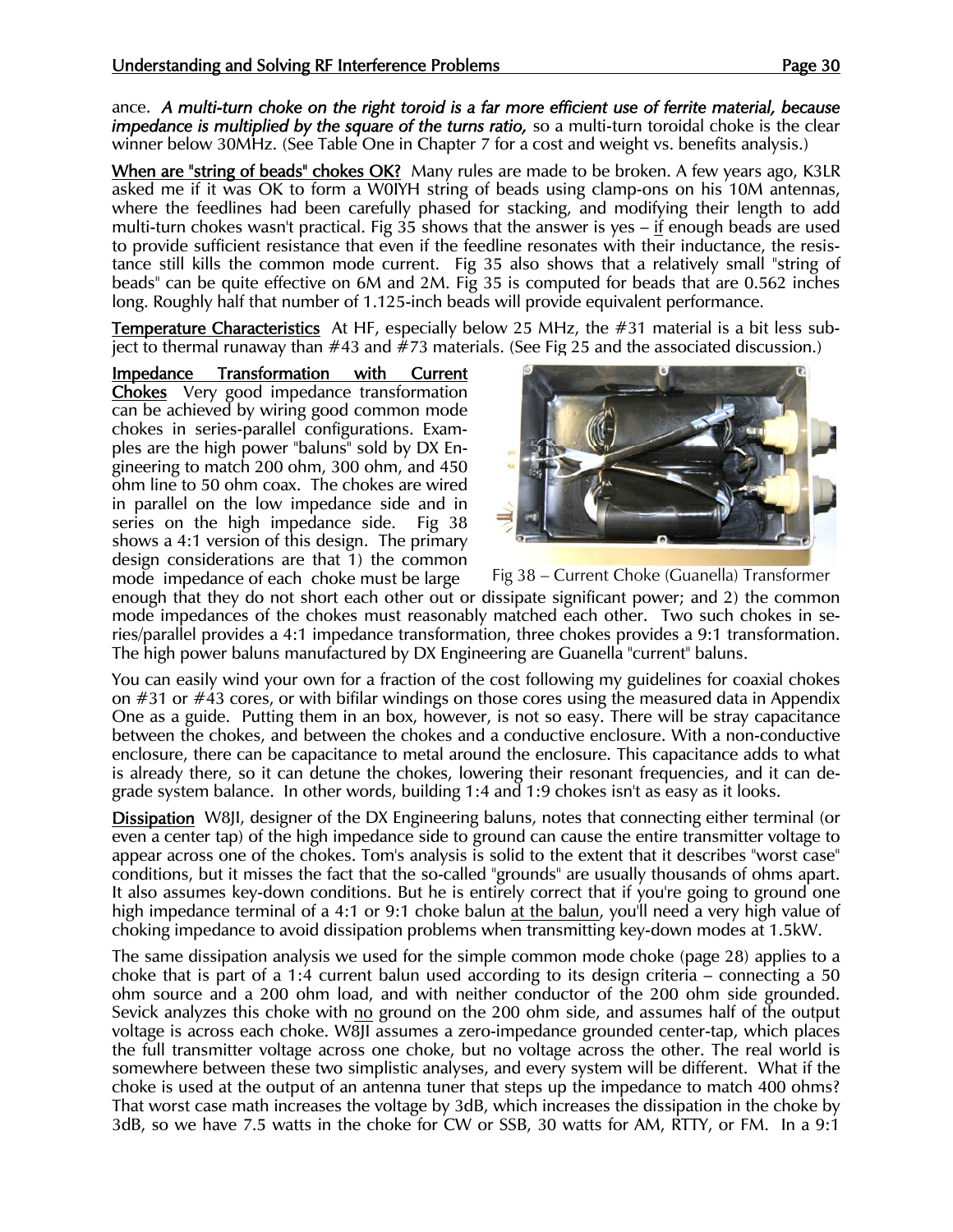choke, worst case dissipation in any one choke can be 3-6dB greater (that is, double or 4 times).

In W8JI's worst case analysis of a 1:4 choke with one secondary terminal having a zero impedance short to the primary, he shows that one choke can have the full transmitter voltage while the other has either double the transmitter voltage or zero volts across it. Sevick's analysis places the transmitter voltage across each choke. Thus, in an unventilated enclosure, the worst case dissipation in the box is for 2X the transmitted voltage in one choke.

The Biggest Clamp-On Fig 39 is data for coils wound through the "biggest Fair-Rite #31 clampon" in Fig 5. Measured data for 1-5 turns through this part and a somewhat smaller one are shown in Fig 39. The heavier lines are the biggest clamp-on  $(1" i.d.)$ ; the lighter lines are for a  $0.75" i.d.$  part. While the smaller part provides a bit higher impedance at low frequencies, it is far less useful because it doesn't allow as many turns of most cables on which we would like to use it. This big clamp-on is quite useful in many applications where it isn't practical to remove a large connector. Although we only measured small wire chokes up to five turns with this part, it can certainly be used with more than 5 turns of some cables. More turns moves the resonance even further down in frequency; it also increases the equivalent series resistance below res-



onance, -and for up to about one-half octave above resonance. See Fig 45 for coaxial chokes using the "biggest clamp-on."

Chokes Wound with Coax Up to this point, all of our measured data has been for small diameter wire wound around the core. The stray capacitance is a combination of the capacitance between the turns and the dielectric (the ferrite core) and the capacitance between the turns. The coaxial chokes of Fig 36 will have more stray capacitance than these smaller chokes or a bifilar choke like Fig 37), and they will have more inductance (by virtue of their greater length), but the loss component, mostly contributed by the ferrite, will be about the same as for the smaller chokes.







## Fig 40b – Equivalent circuit

Fig 40a shows the test setup, and Fig 40b shows the equivalent circuit. Since the HP generator is designed to work into a 50 ohm termination and calibrated for that load, a 50 ohm "through" termination was added at the output of the generator. Without this termination, the generator voltage would be about 6 dB greater. (and the elec-

tronic attenuator might not work as well). The unknown impedance can then be computed from the voltage divider equation. For all values of unknown Z greater than 500  $\Omega$ , the error is less than 10%, and less than 5% for unknowns greater than 1,000  $\Omega$ . I measured the stray capacitance of this fixture as 0.4 pF at the terminals connected to the unknown impedance.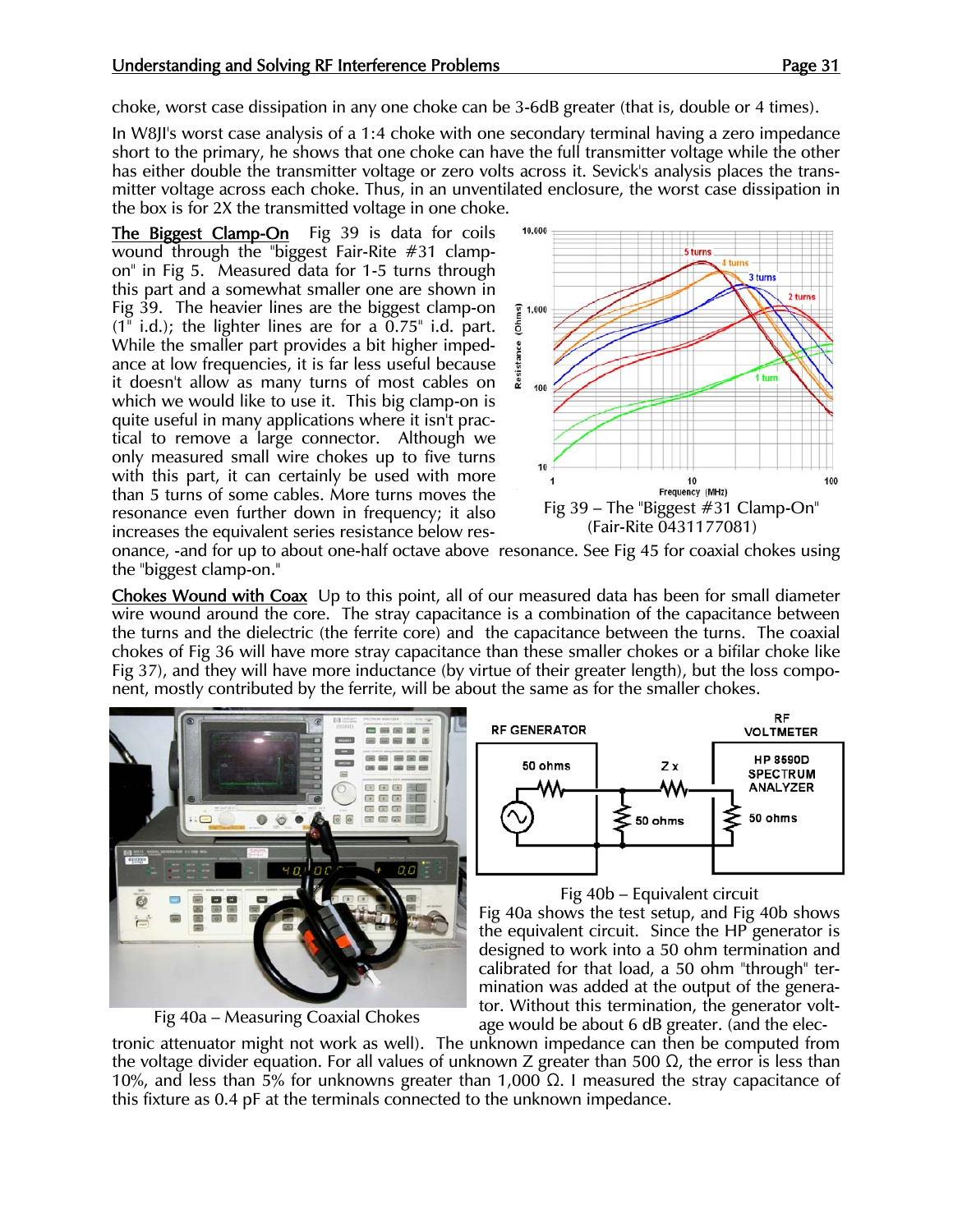This is a very useful measurement setup, and can achieve reasonable accuracy for rather high values of impedance. K6MHE sent me a 13-turn choke he had wound on three #61 cores. I was able to measure an impedance greater than 150K ohms at resonance (15.5 MHz). The spectrum analyzer could be replaced by an RF voltmeter or scope, in parallel with a suitable load resistor.

How Much Stray Capacitance Is There? This is important, because it moves the resonance, and thus the frequency range over which the choke is effective, down quite a lot. To answer this question, I wound a lot of coax chokes (in the winding style of Fig 36) and measured them. Accurately measuring impedances in the range of 1K – 10K at HF is not easy, especially with Network Analyzers and Antenna Analyzers that make reflection-based measurements. Because the unknown impedances being measured are so far from the center of Smith Chart, very small values of stray reactance cause very large measurement errors. It is far more accurate to measure the unknown impedance (the choke) as the series arm of a voltage divider. I don't have access to a suitable Vector Network Analyzer (VNA), but I do own an HP 8657A RF generator and an HP 8590D Spectrum Analyzer. The 8590D includes a calibrated voltmeter that reads the voltage across a calibrated 50 ohm termination. Doing some math gives me the magnitude of the impedance. And since we already know that the choke is essentially a parallel resonant circuit, we can learn most of what we need to know about it by studying its Q and the values of Z far above and below resonance.

More Measurements: Fig 41 displays data obtained in this manner for RG8 chokes wound on stacks of #31 3.4" o.d. cores, in the style of Fig 36. Note that the resonant frequency falls both with more turns and with more cores in the stack. This is to be expected – in addition to the resistive impedance we are looking for, each core also adds inductance and capacitance, both of which lower the resonant frequency. Our goal is 5K ohms over a broad frequency range (at least three ham bands). Fig 40 shows very good options for 1.8-14 MHz, but makes it clear that it isn't easy to get more than about 3K at 30 MHz in a single choke, and it will be difficult to wind a single choke that covers 14-30 MHz (for use on a multiband antenna). Note that the "burbles" around 20 MHz are measurement errors resulting from artifacts of the active attenuator in my HP 8657A, and not characteristic of the actual choke.

Curve Fitting to Find R, L, and C values: Fig 42 is the impedance of a simple parallel resonant circuit consisting of a 320  $\mu$ H inductance, a 4 pF capacitance, and a 6,600 ohm resistance. Fig 42 is simply a plot (using Quattro Pro) of the equation for the impedance of a parallel resonant circuit consisting of those component values. The values were selected so that the curve closely approximates the 5 turn choke wound on 7 cores in the vicinity of resonance – the red curve in Fig 41. This circuit has a Q of 0..73 at resonance. Note that as we move away from resonance by more than about 2 octaves (a 4:1 frequency change), the calculated curve increasingly deviates from the measured data. This should come as no surprise, since the permeability and the permittivity of the ferrite material vary with frequency.



Note that for this particular choke, 4 pF is the total parallel capacitance around 4.5 MHz – the ca-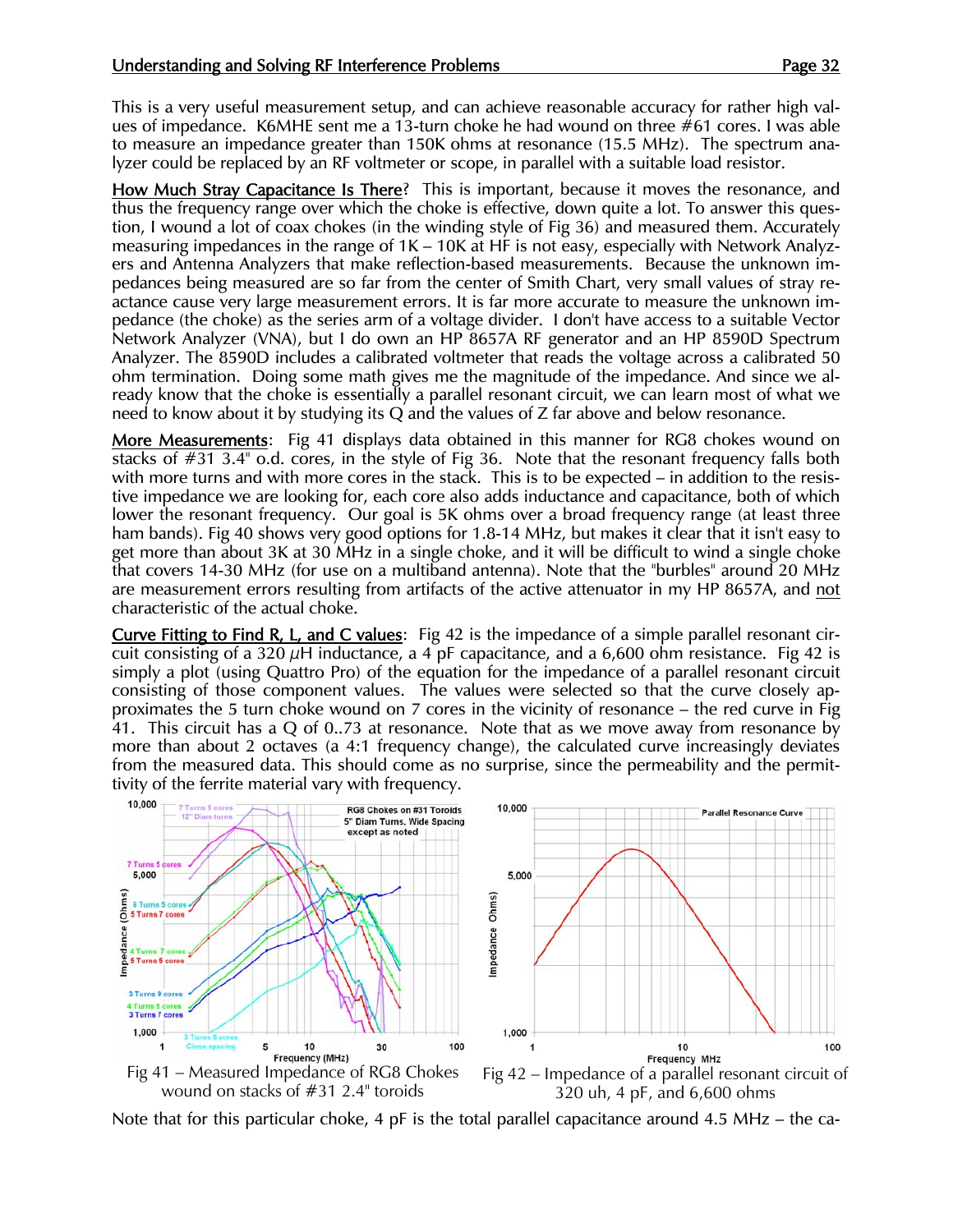pacitance between the coax and the ferrite, plus the capacitance between the turns of the coax that is close together within the cores, plus the capacitance between the turns of the coax that are widely spaced outside the ferrite cores, plus the 0.4 pF capacitance of our test fixture. How about the capacitance at 30 MHz? If we assume that the inductive reactance has dropped by a factor of about 8 and the capacitive reactance has increased by the same ratio, the capacitance at 30 MHz is approximately equal to  $1/(2\pi f Z)$ , or about 5.3 pF.



Fig 43 shows data for chokes wound using RG8X, and Fig 44 is a simple parallel resonant circuit that approximates a 7 turn choke wound around 5 cores (the magenta curve in Fig 42). The capacitance value is a bit higher, and the Q is a bit lower. Applying the same techniques to the 4 turn 5-core RG8X choke of Fig 43 (the orange curve) yields circuit values of 56 uh, 1.3pF, 4,400 ohms, and a Q of 0.67.

How good are these circuit values? Certainly they are a first approximation, based on an approximate equivalent circuit. I would trust them to about 25% – there easily might be enough stray L and C in the test setup to contribute that much error. And remember, L, R, and C contributed by the ferrites all vary because the complex permeability and the permittivity of the ferrites vary with frequency. So the answer to our question, "How much capacitance is there?" is, "typically between about 1 pF for a small choke and about 7 pF for a larger one with a lot of turns." The other part of the answer is, we can control that capacitance and keep it small enough that our chokes work by paying reasonable attention to winding style.



Your Mileage Will Vary Fig 45 shows the variation in impedance that can occur based on the details of how the choke is wound, and on the jacket material. The magenta curve is for a choke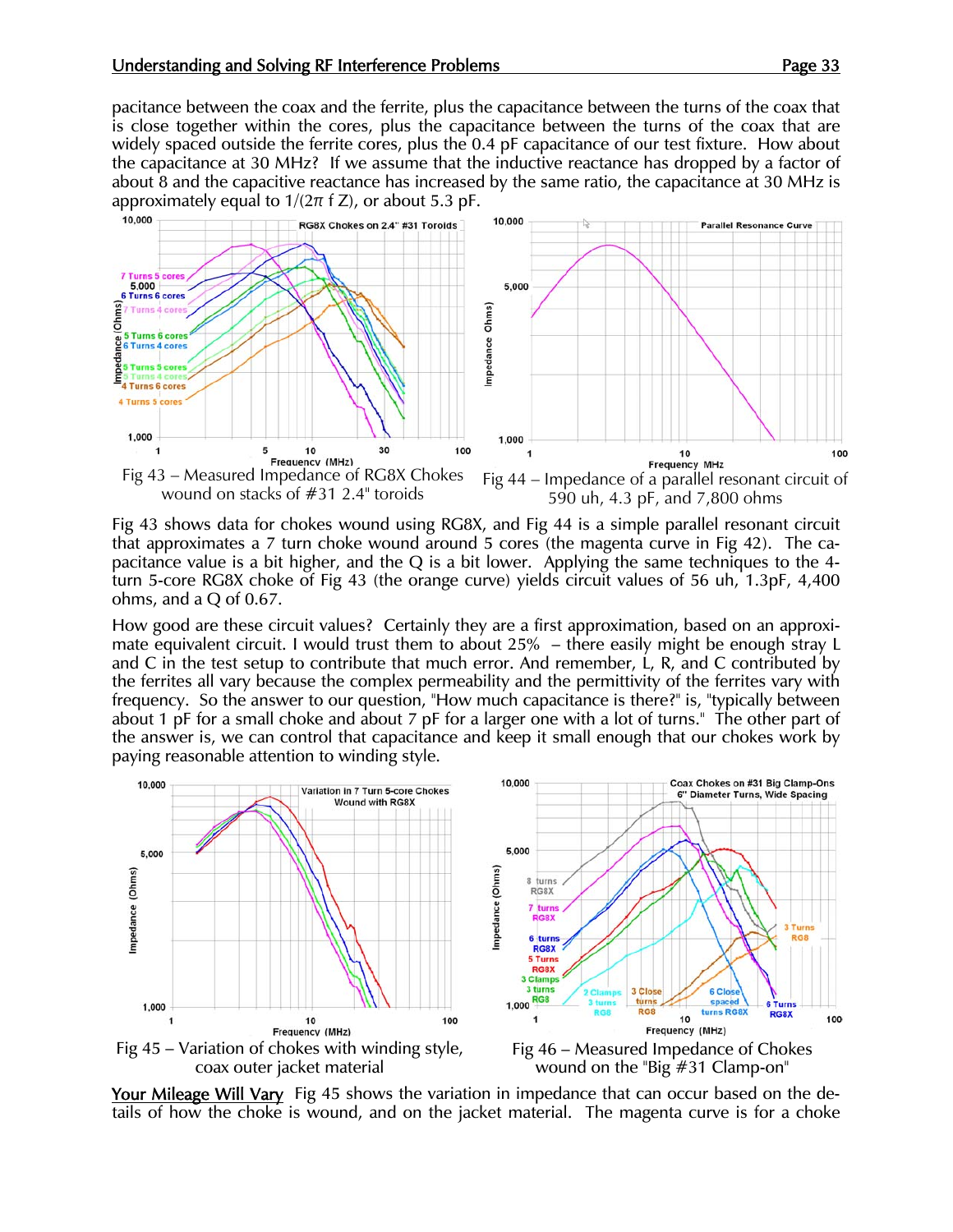## Understanding and Solving RF Interference Problems **Page 34** Page 34

whose turns are tightly bunched together both inside and outside the toroids. Both the stray capacitance and the inductance of the coax are maximized (for a given number of turns and winding diameter). The other three curves are for chokes whose turns are intentionally spread wide apart outside the toroids. One of them uses somewhat larger diameter turns and a different type of RG8X. Capacitance is a function of spacing, geometry, and the dielectric material. The diameter of the shield, as well as the thickness and permittivity of the jacket material all can cause variations in the capacitance. In all of the measurements, I saw the greatest unintentional variation from one to another with chokes having a lot of turns of RG8X, and the least with those wound using RG8.

Tolerances in the Ferrites Fair-Rite #31 cores are considered suppression components, and because in the world of suppression, more impedance is considered better, their performance specifications are typical minimum values of impedance over a range of frequency. That's fine for our purposes, but don't expect exact agreement from one part or batch to another.

Chokes and Modeling A wire can be added to an NEC model for a dipole (or other antenna) to analyze the contribution of common mode current on the coax shield to antenna performance – simply connect a wire from one side of the feedpoint to ground. Beginning with version 4 of W7EL's excellent EZNEC+, we can add a network, including a parallel RLC network, to any of the wires in the model. Use the values of R, L, and C that are determined empirically (see Figs 41 and 43, and the associated discussion). We might also add a nearby feedline that we suspect might need an "egg insulator" choke, and study the results with and without the choke.

The Biggest Clamp-On Fig 46 is measured data for various coaxial chokes wound through the "biggest  $#31$  clamp-on" of Fig 5 and Fig 39. This is a very useful and versatile part, because it can easily be applied to cables without removing a large connector, or without disconnecting them from an existing system.

Chokes in Series As we learned earlier, the impedances of multiple chokes in series will add, taking the reactances of each choke into account. That is, if one choke looks inductive and resistive at a given frequency and the other choke looks resistive and capacitive, the resistances will add, but the capacitance and inductance will cancel (at least partially). Fig 47 – Impedance of Chokes in Series

Bifilar Ferrite Chokes can be as effective as coaxial chokes in blocking common mode current, and a good small choke can handle 1.5kW. To prevent excessive dissipation in the choke, the bifilar winding must have very good symmetry and the 5,000 Ω impedance guideline must be observed.

**Effect of Wire Insulation** Fig 48 shows that the wire insulation shifts the resonant frequency. The increased overall diameter also reduces the maximum number of turns that can be wound on any given core. Sixteen turns appears to be the practical limit for #14 THHN without overlapping turns. The contract of the contract of the Fig 48 – Some Useful Bifilar Chokes